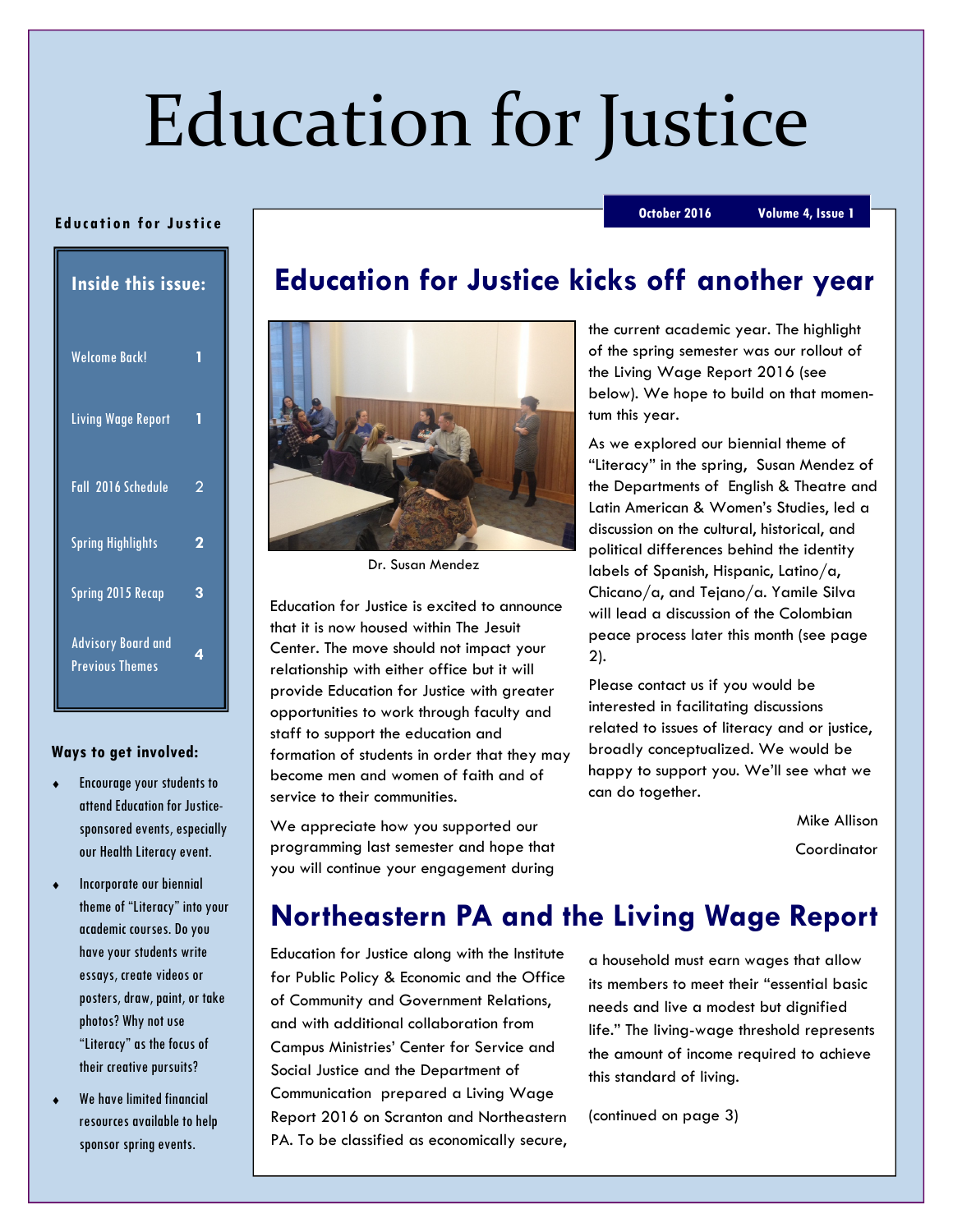### Fall 2016 Events

September 20th: Co-sponsored a screening of "Every Three Second," a film about ending poverty and extreme hunger, at 8pm in LSC 133.

October 13th: State of Scranton "Panel Discussion on 'Living Wage' Study: Perspectives from Non-Profit Leaders." Community leaders will discuss how economic insecurity affects their clients, from 11:30am-1pm in TDC McIlhenny Ball Room A.

October 26th: Colombian peace process discussion facilitated by Yamile Silva, Associate Professor and Latin American Studies Director, from 4:30-5:30pm in LSC Forum.

In collaboration with Campus Ministries' Center for Service and Social Justice and the Office of Community and Government Relations, we sponsored three State of Scranton Series seminars during the 2015-2016 academic year.

Catholic Social Services' Msgr. Joseph Kelly provided an overview of an under-realized challenge with his talk on "One in Three Homeless in Scranton

October 27th: Dr. Terri Ann Parnell, a nationally recognized health literacy expert and principal of Health Literacy Partners, LLC, will discuss "Health Literacy: An Essential Component for Achieving Health Equity," at 6pm in LSC 133.

November 16th: Robert Lassalle-Klein, author of Blood and Ink: Ignacio Ellacuría, Jon Sobrino, and the Jesuit Martyrs of the University of CentralAmerica, will share insights with students, staff, and faculty.

November 28th: David Shipler, author of The Working Poor: Invisible in America, dinner and conversation with Living Wage Report participants.

#### State of Scranton Series

are Veterans: Root Causes, Solutions, & Ways to Help" in September.

We also hosted a November luncheon to educate our community about Scranton revitalization activities, including the Iron Furnaces and Lackawanna Heritage Valley Trail System.

Our spring seminar explored a Living Wage for Scranton and NEPA.



Aquinas Photo / Emily Darcy



#### JUHAN

We are proud to announce that senior Jessica Wenke has been named the first JUHAN Fellow at The University of Scranton. Jessica will travel to the Ignatian Family Teach-In for Justice in Washington, D.C. in November and the JUHAN Conference at Holy Cross in June. She will also be organizing JUHAN-related activities on our campus.

The Jesuit Universities Humanitarian Action Network (JUHAN) was launched in 2006 by Fairfield, Fordham and Georgetown as a way to raise awareness on Jesuit campuses of the meaning of humanitarian response and its implications for the Jesuit ideology of "men and women for others."

### Advocacy Corner

The Advocacy Corner is an ongoing collaborative effort of the Office of Community and Government Relations, Education for Justice, and The Office of Campus Ministries.

Continuing support for refugee rights, the Advocacy Corner promoted an online postcard campaign to urge the U.S. to lead by example on refugee protection and resettlement. The postcards from across the country were delivered at a press conference in front of the Capitol Building in September.

The United Nations and President Obama recently hosted a summit about the refugee crisis with world leaders.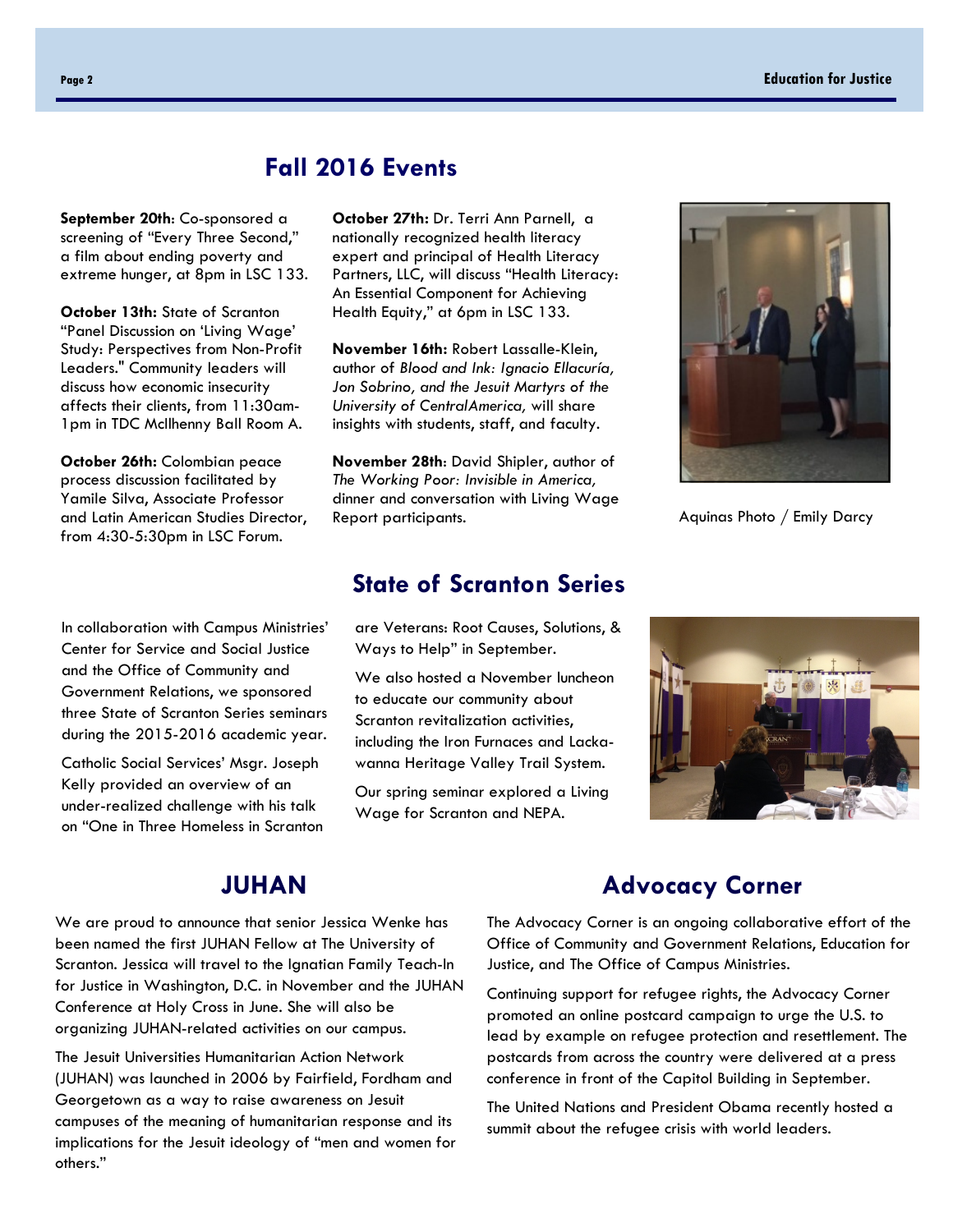#### Recap of the Spring 2016 Semester

In January, we co-sponsored an Attention to Suffering & Jesuit Pedagogy workshop delivered by filmmaker Julia Haslett.

In February, we co-sponsored Kevin Yonkers-Talz's campus visit. Mr. Yonkers-Talz is the Co-Founder of Casa de la Solidaridad, a study abroad program whose mission is "the promotion of justice and solidarity through the creation of a meaningful academic experience where you can integrate rigorous academic study with direct immersion with the poor of El Salvador."

We also co-sponsored Dr. Javon Johnson's Poetic Workshop & Spoken Word performance in honor of Black History Month. Susan Mendez of English & Theatre and Latin American and Women's Studies facilitated a discussion on "What's in a name? Reading the cultural, historical, and political dif-



ferences behind the identity labels of Spanish, Hispanic, Latino/a, Chicano/a, and Tejano/a."

In collaboration with Asian Studies, LAWS, and the Cross Cultural Centers, we co-sponsored the screening of He Named Me Malala in March. Dr. Riaz Hussain and Dr. Annina Mirza facilitated a discussion following the film.

In April, we hosted a teach-in on "Catholic Social Teaching and Northeastern Pennsylvania" during which our faculty participants addressed numerous challenges that Scranton confronts in the early 21st Century. These challenges include high levels of poverty and inequality, corruption, environmental degradation, a "greying" and increasingly diverse population, and overwhelmed governmental and non-profit agencies. Our participants included Mike Allison (Political Science) Ileana F. Szymanski (Philosophy), Sr. Mary Anne Foley (Theology / Religious Studies), Father Michael Bellafiore, SJ (Theology / Religious Studies), Meghan Rich (Sociology / Criminal Justice), Cyrus Olsen (Theology / Religious Studies), David Black (Philosophy) and Duane Armitage (Philosophy).

## Living Wage Report Snapshots (cont'd from page 1)

| October                                                 | Mike Jenkins and Ismail Onat                          |  |
|---------------------------------------------------------|-------------------------------------------------------|--|
|                                                         | (Sociology / Criminal Justice)                        |  |
|                                                         | Doug Boyle (Accounting)                               |  |
|                                                         | Linda Ledford-Miller (World Languages<br>and Culture) |  |
| November                                                | Jess Nolan (Psychology)                               |  |
| December                                                | Matt Meyer (Philosophy)                               |  |
| You can access the executive summary and full report at |                                                       |  |

You can access the executive summary and full report at www.scranton.edu/livingwage).

Over the next academic year, we have organized a series of events and publications to expand and build upon the report. In particular, we have invited faculty to comment on the report from their disciplinary perspectives.

In addition to the fall lineup (left), we already have Meghan Rich (Sociology / Criminal Justice), Jean Harris (Political Science), Satya Chattopadhyay (Marketing), Brian Conniff (CAS Dean), Daryl DeMarzio (Education), and Will Cohen (Theology / Religious Studies) scheduled for the spring

If you would like to add your voice to the conversation, please contact us.